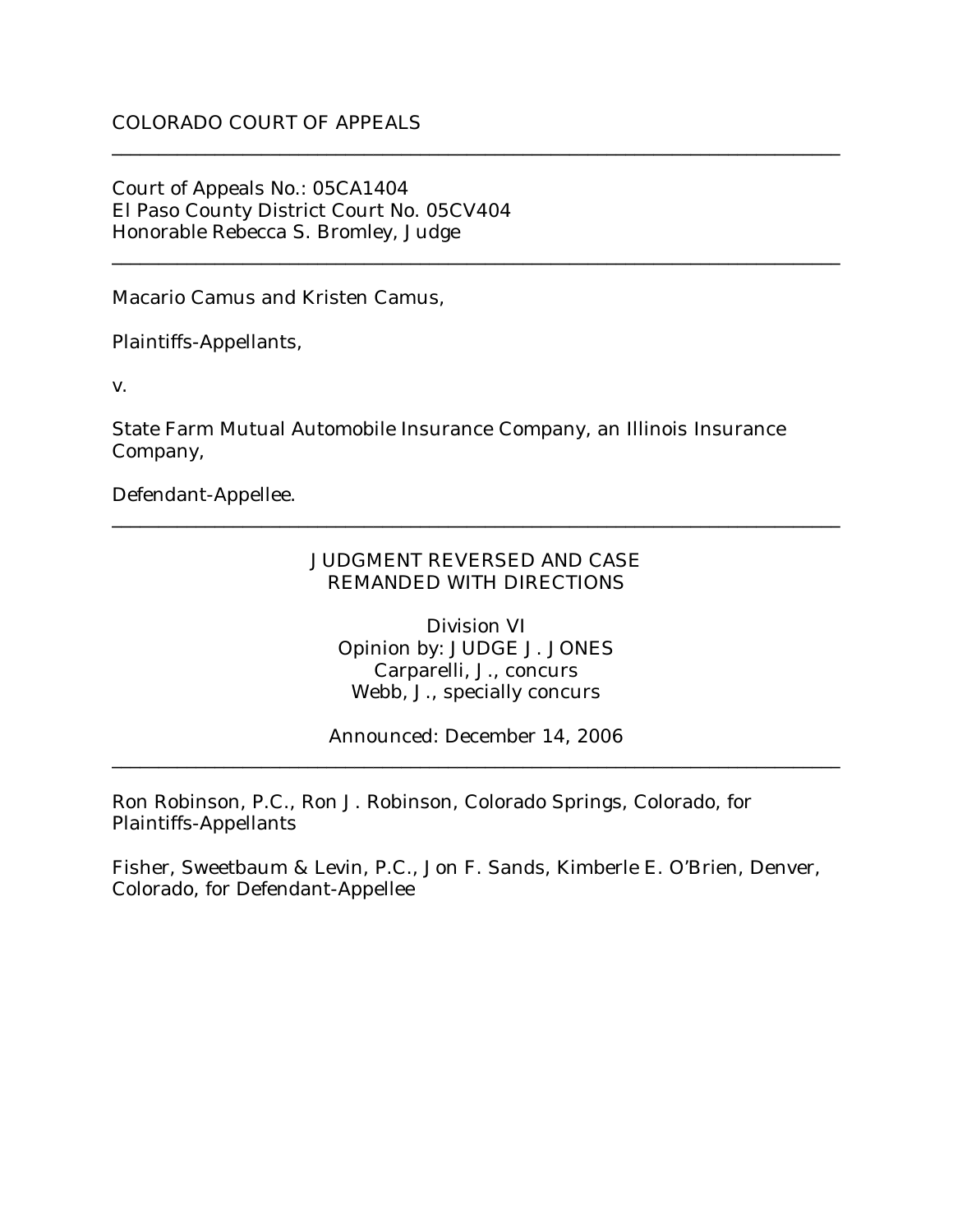In this insurance bad faith case, plaintiffs, Macario Camus and Kristen Camus, appeal the summary judgment for defendant, State Farm Mutual Automobile Insurance Company, on the basis of claim preclusion. We reverse and remand for further proceedings.

#### I. Facts

The summary judgment record is sparse, consisting primarily of briefs in which the parties argue various inferences from and legal conclusions based on allegations of the complaint, but without presenting evidence as to the underlying facts. In granting summary judgment, the trial court took judicial notice of the file in the underlying personal injury action, but that file is not part of the record on appeal. Nevertheless, the parties do not dispute the following factual allegations of the complaint.

In 1999, plaintiffs were injured in an automobile accident caused by the negligence of another driver. Plaintiffs' insurance policy with State Farm provided underinsured motorist (UIM) coverage of \$100,000 per person for bodily injuries caused by a third party. They timely notified State Farm of their claims against the driver and the fact that he might be underinsured.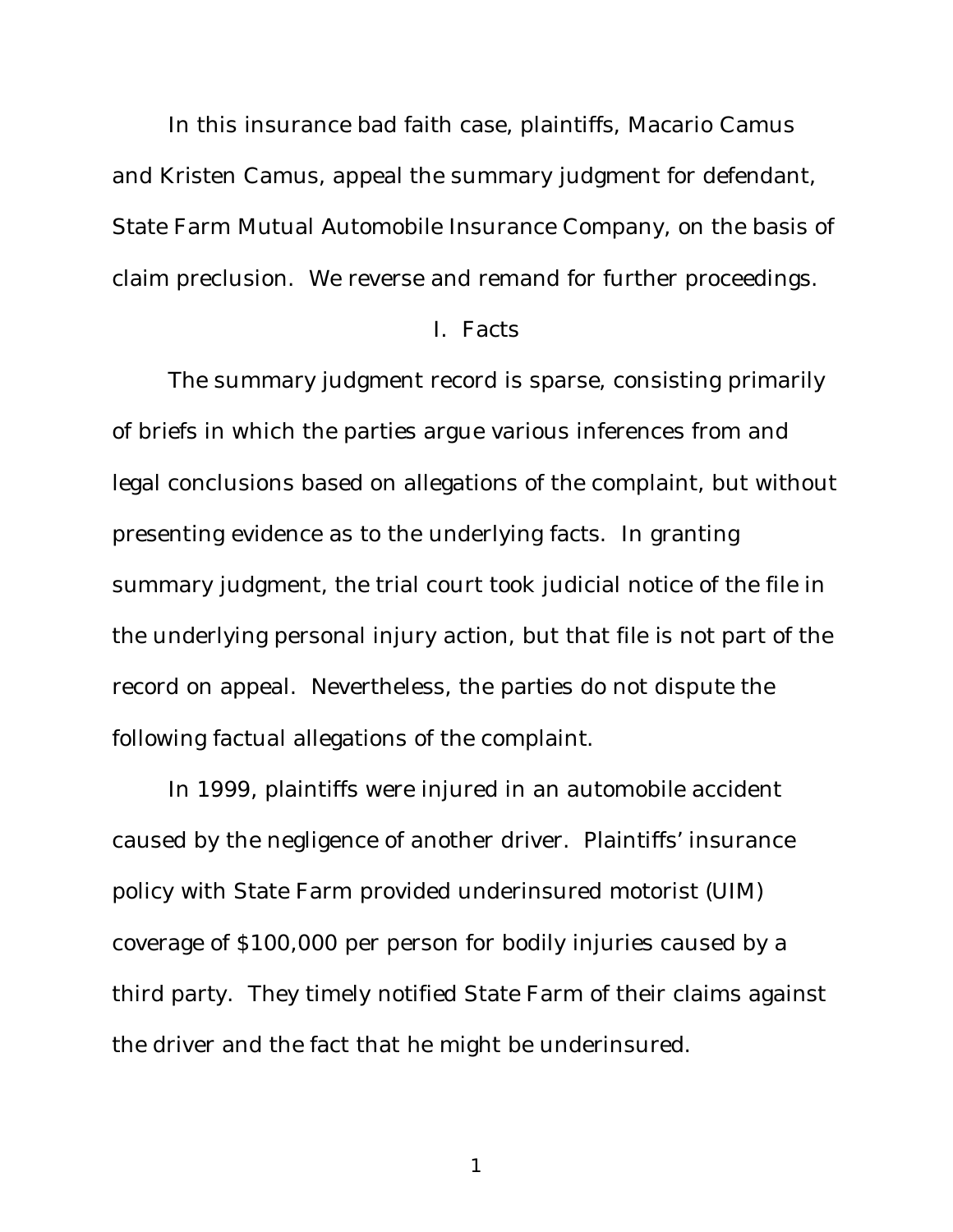In 2001, plaintiffs filed a personal injury action against the driver, who had insurance coverage with a \$25,000 per person policy limit. Under a policy provision obligating plaintiffs to obtain a judgment against the underinsured driver, State Farm intervened in the personal injury action in November 2002. State Farm's complaint in intervention requested "a jury determination as to all issues including liability, causation, and damages as a result of the automobile accident in which plaintiffs were involved." However, the complaint did not seek to determine State Farm's UIM obligations to plaintiffs or assert any claims against plaintiffs. Plaintiffs did not file any supplemental pleading stating claims against State Farm.

Plaintiffs obtained State Farm's consent and settled with the driver for his policy limits. The personal injury action continued to trial, however, to determine the issues asserted in State Farm's complaint in intervention. The jury returned verdicts in favor of plaintiffs, awarding \$135,963 to Macario Camus and \$344,895 to Kristen Camus for injuries caused by the driver. The court applied the terms of the policy, and State Farm paid plaintiffs the UIM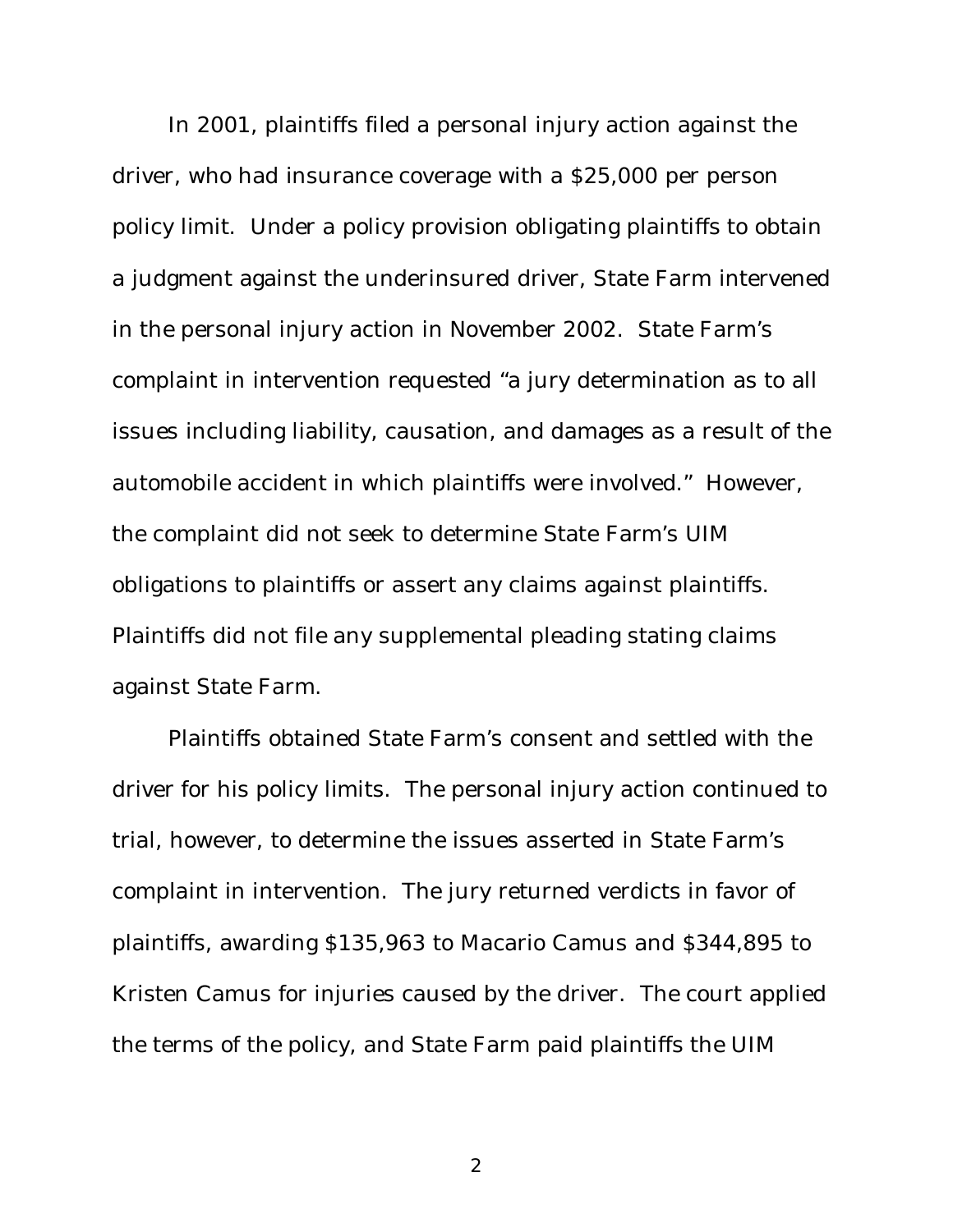coverage limits, less its previous payments to them and the settlement with the driver.

Plaintiffs subsequently filed this action against State Farm alleging bad faith breach of insurance contract, negligent or intentional misrepresentation in the sale of insurance policy, outrageous conduct, and bad faith violation of the Colorado Consumer Protection Act. According to plaintiffs, State Farm acted in bad faith by (1) unreasonably failing to investigate their UIM claim, (2) unreasonably refusing to arbitrate this claim, (3) improperly delaying consent to settlement with the driver, (4) obtaining continuances for contrived reasons, (5) unnecessarily forcing them to litigate the extent of their injuries even after it had approved their settlement with the driver, and (6) wrongfully refusing to pay medical and rehabilitation expenses as personal injury protection (PIP) benefits, both during and after the personal injury action.

The record before the trial court when it considered State Farm's motion for summary judgment did not establish when several of State Farm's alleged acts of bad faith occurred, such as: (1) its refusal to arbitrate plaintiffs' claim under the policy; (2) its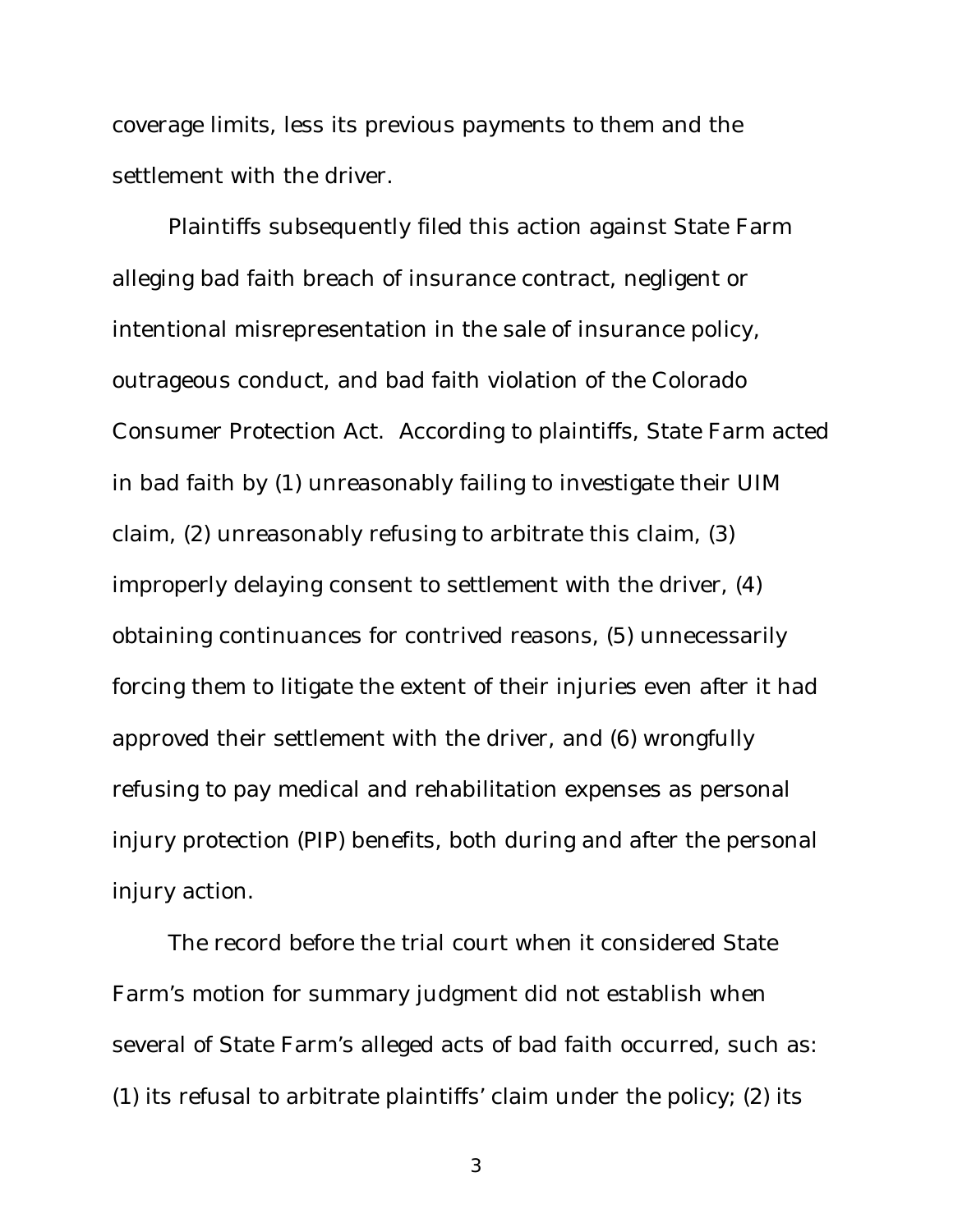failure to have a doctor determine the severity of plaintiffs' injuries; and (3) its failure to have plaintiffs' claim evaluated by an independent claims examiner. State Farm did not dispute the allegations concerning its nonpayment of PIP benefits.

Nevertheless, State Farm sought summary judgment, arguing that plaintiffs' claims were barred by the doctrine of claim preclusion because they arose either before or during the personal injury action, and plaintiffs were therefore required to bring them in that action to recover thereon. The trial court entered summary judgment on that basis, without otherwise analyzing the viability of the claims.

## II. Law

#### A. Standard of Review

Summary judgment may be granted if "the pleadings, depositions, answers to interrogatories, and admissions on file, together with the affidavits, if any, show that there is no genuine issue as to any material fact and that the moving party is entitled to a judgment as a matter of law." C.R.C.P. 56(c). It is a drastic remedy, however, that may not be entered when differing material factual inferences can be drawn from even undisputed evidence.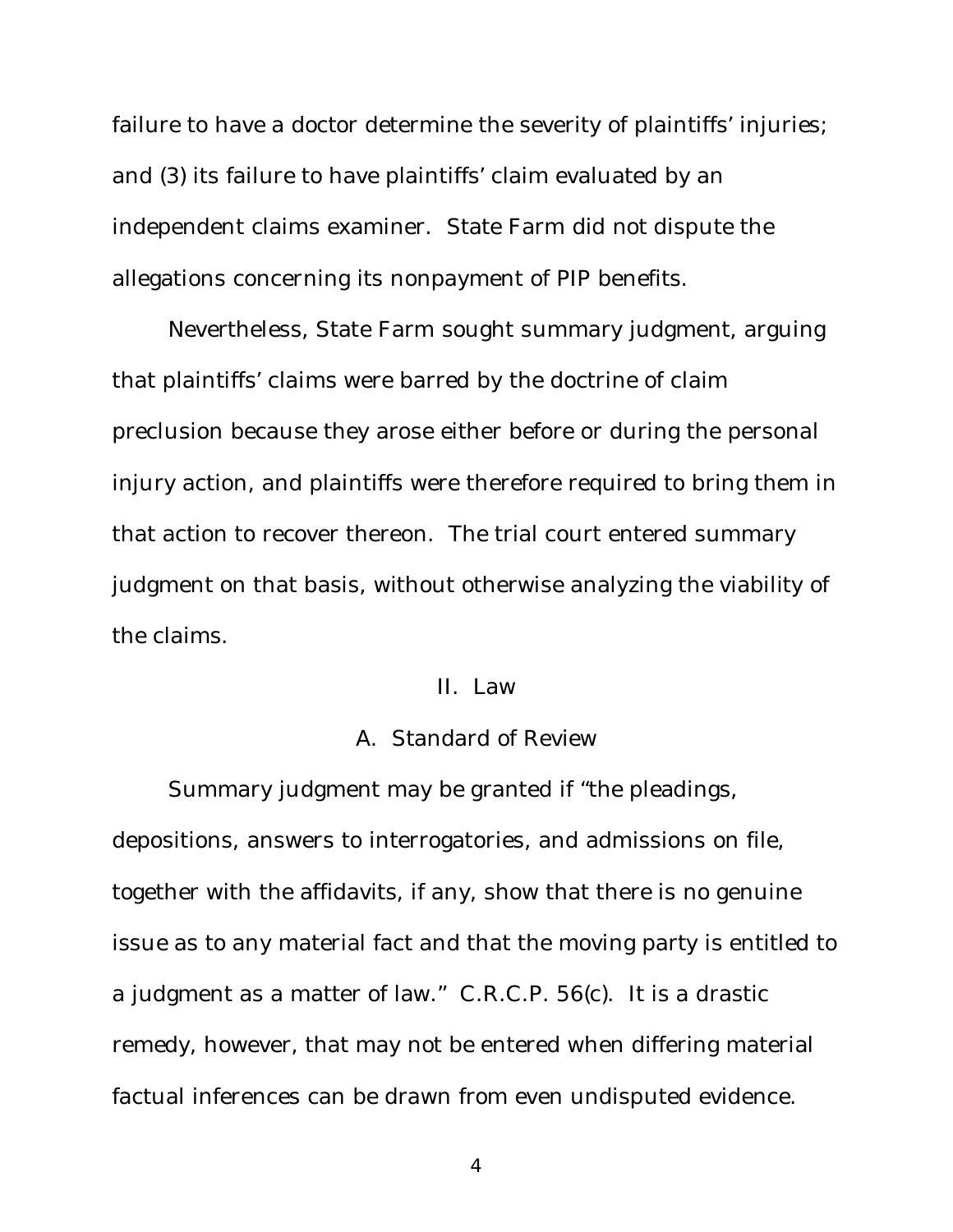Compass Ins. Co. v. City of Littleton, 984 P.2d 606, 613 (Colo.

1999); Sewell v. Public Service Co., 832 P.2d 994, 998 (Colo. App.

1991). Once the movant shows an absence of genuine factual issues, the burden shifts, and unless the nonmovant shows that a material factual dispute exists, summary judgment is appropriate, so long as the moving party is entitled to judgment as a matter of law. Smith v. Boyett, 908 P.2d 508, 516 (Colo. 1995).

We review a summary judgment on the basis of claim preclusion de novo. Argus Real Estate, Inc. v. E-470 Pub. Highway Auth., 109 P.3d 604, 608 (Colo. 2005).

## B. Claim Preclusion

The doctrine of claim preclusion "bars relitigation not only of all claims actually decided, but of all claims that might have been decided if the claims are tied by the same injury." Argus, supra, 109 P.3d at 609. To preclude a second claim there must be "(1) finality of the first judgment, (2) identity of subject matter, (3) identity of claims for relief, and (4) identity or privity between parties to the actions." Argus, supra, 109 P.3d at 608; see also Cruz v. Benine, 984 P.2d 1173, 1176 (Colo. 1999).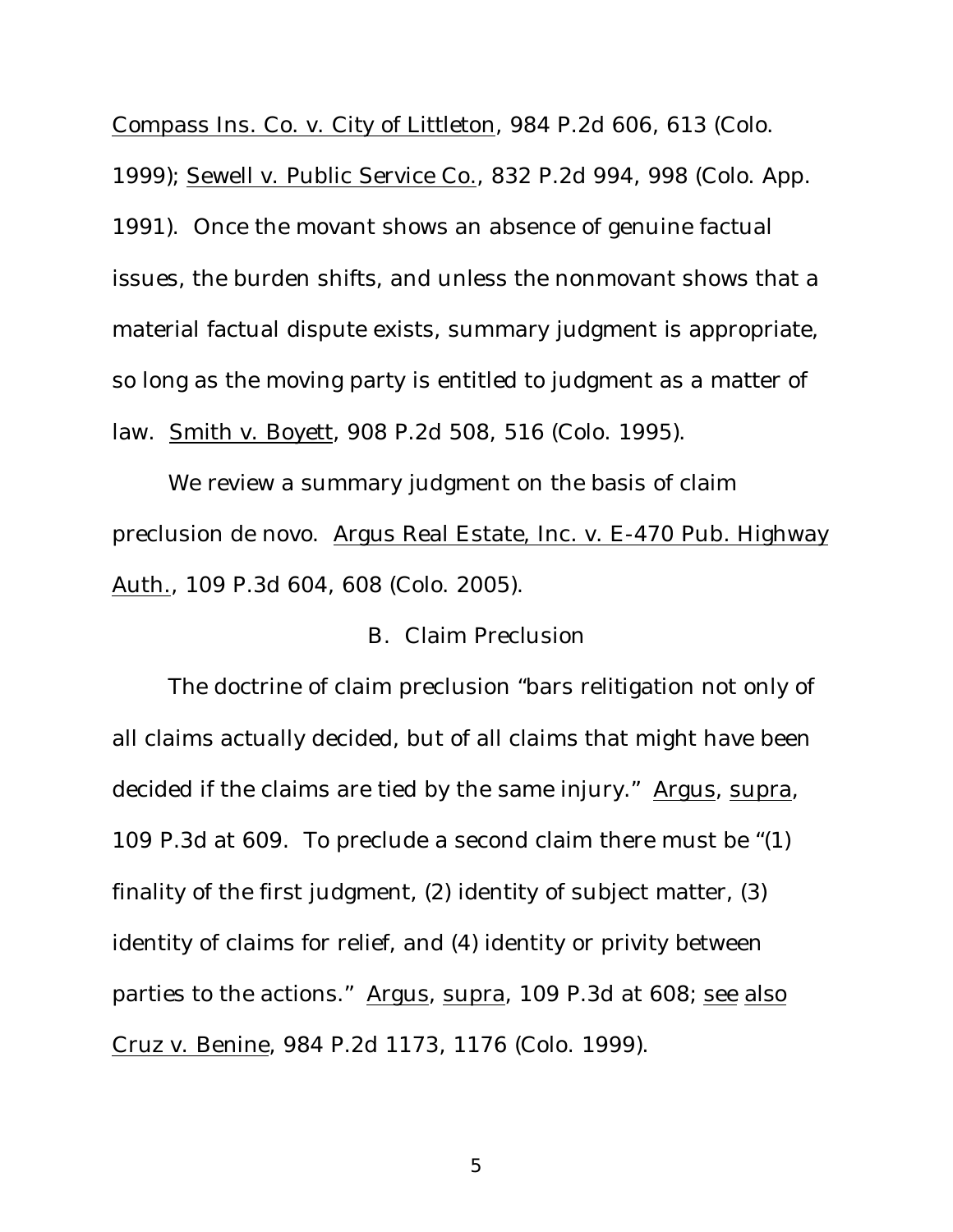In this case, the essential questions are whether the subject matter and the claims for relief in the personal injury action and the bad faith case are identical.

In Argus, the court explained that the question in this context is whether, in the second action, the plaintiff is seeking a remedy against the defendant "'with respect to all or any part of the transaction, or series of connected transactions, out of which the [first] action arose.'" Argus, supra, 109 P.3d at 609 (quoting Restatement (Second) of Judgments § 24 (1982)). The focus under this transactional test is not on the specific cause of action asserted or its label. Gavrilis v. Gavrilis, 116 P.3d 1272, 1273-74 (Colo. App. 2005). Rather, "the 'same claim or cause of action requirement is bounded by the injury for which relief is demanded . . . .'" Argus, supra, 109 P.3d at 609 (quoting Farmers High Line Canal & Reservoir Co. v. City of Golden, 975 P.2d 189, 199 (Colo. 1999)).

Whether a claim arises from the same transaction is determined pragmatically, giving weight to "whether the facts are related in time, space, origin, or motivation, whether they form a convenient trial unit, and whether their treatment as a unit conforms to the parties' expectations." Salazar v. State Farm Mut.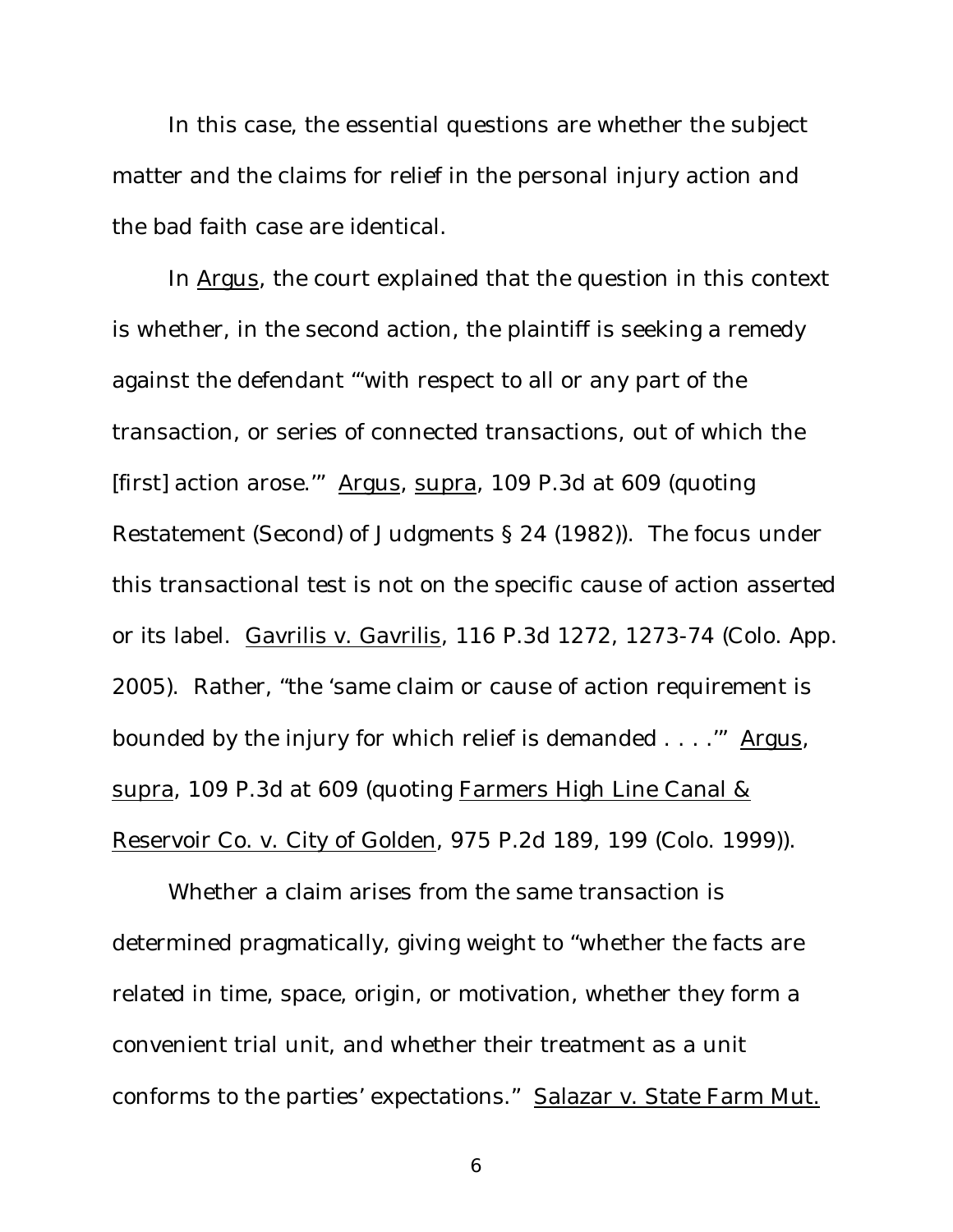Auto. Ins. Co., **\_\_\_** P.3d \_\_\_, \_\_\_ (Colo. App. No. 04CA2557, June 1, 2006) (quoting Restatement (Second) of Judgments § 24).

# III. Application

Before State Farm intervened in plaintiffs' 2001 lawsuit against the other driver, the subject matter of plaintiffs' suit was the 1999 car accident. Plaintiffs' claim was that the driver was negligent, that his negligence caused plaintiffs' personal injuries, and that the driver was liable to plaintiffs for damages. When State Farm intervened in 2002 it did not assert any claims against plaintiffs. It merely presented evidence and argument related to plaintiffs' damages for the injuries they suffered in the accident. Plaintiffs were not required to and did not submit a responsive pleading. After State Farm intervened, the subject matter and claim for relief did not change, even though State Farm sought to minimize plaintiffs' injuries.

Plaintiffs' suit against State Farm is based upon the insurance policy and State Farm's conduct in processing their claims under that policy. Although the pleadings do not allege the exact times of State Farm's purported bad faith conduct, it is alleged to have occurred when the policy was issued and after State Farm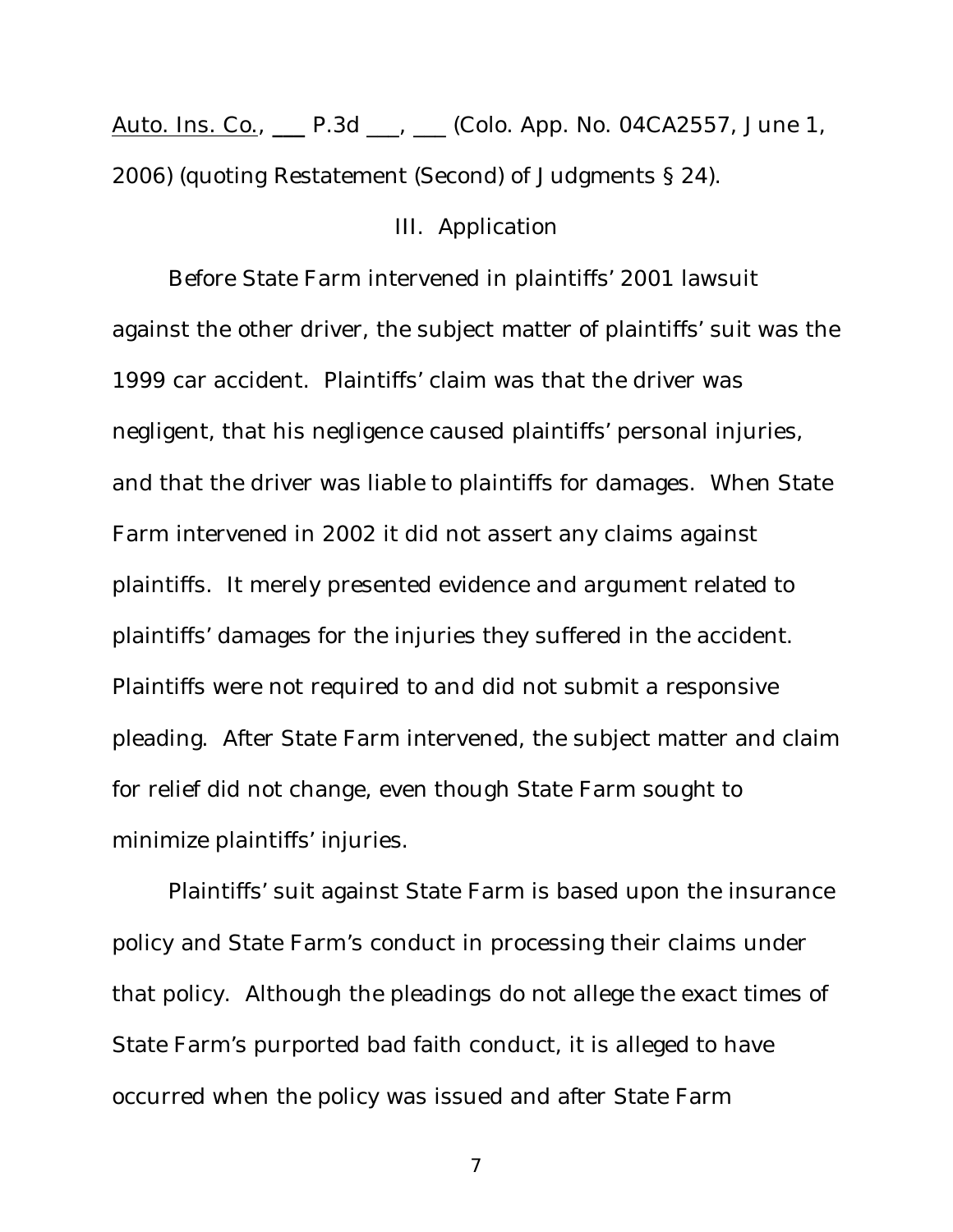intervened in the personal injury suit. No bad faith conduct is alleged to have occurred at the time or place of the car accident.

Nevertheless, State Farm argues that because both the personal injury action and the bad faith action share the common element of proving the amount of damages caused by the underinsured driver, they arise from the same transaction within the meaning of Argus. We are not persuaded.

State Farm relies principally on Salazar, supra, and Porn v. National Grange Mut. Ins. Co., 93 F.3d 31 (1st Cir. 1996), as support for its position that plaintiffs were required to bring their bad faith claims in the personal injury action. Both cases, however, are clearly distinguishable.

In Salazar, the insurer intervened in the personal injury action "to resolve the common issues of fault and damages that have arisen under [Salazar's] claim for underinsured motorist benefits so that State Farm and [Salazar] can avoid re-litigating the same issue in an alternative forum." Salazar, supra, \_\_\_ P.3d at \_\_\_. "In its order granting State Farm's motion [to intervene], the trial court directed Salazar to notify State Farm of its alleged liability." Salazar, supra,  $\Box$  P.3d at  $\Box$ . The opinion implies, but does not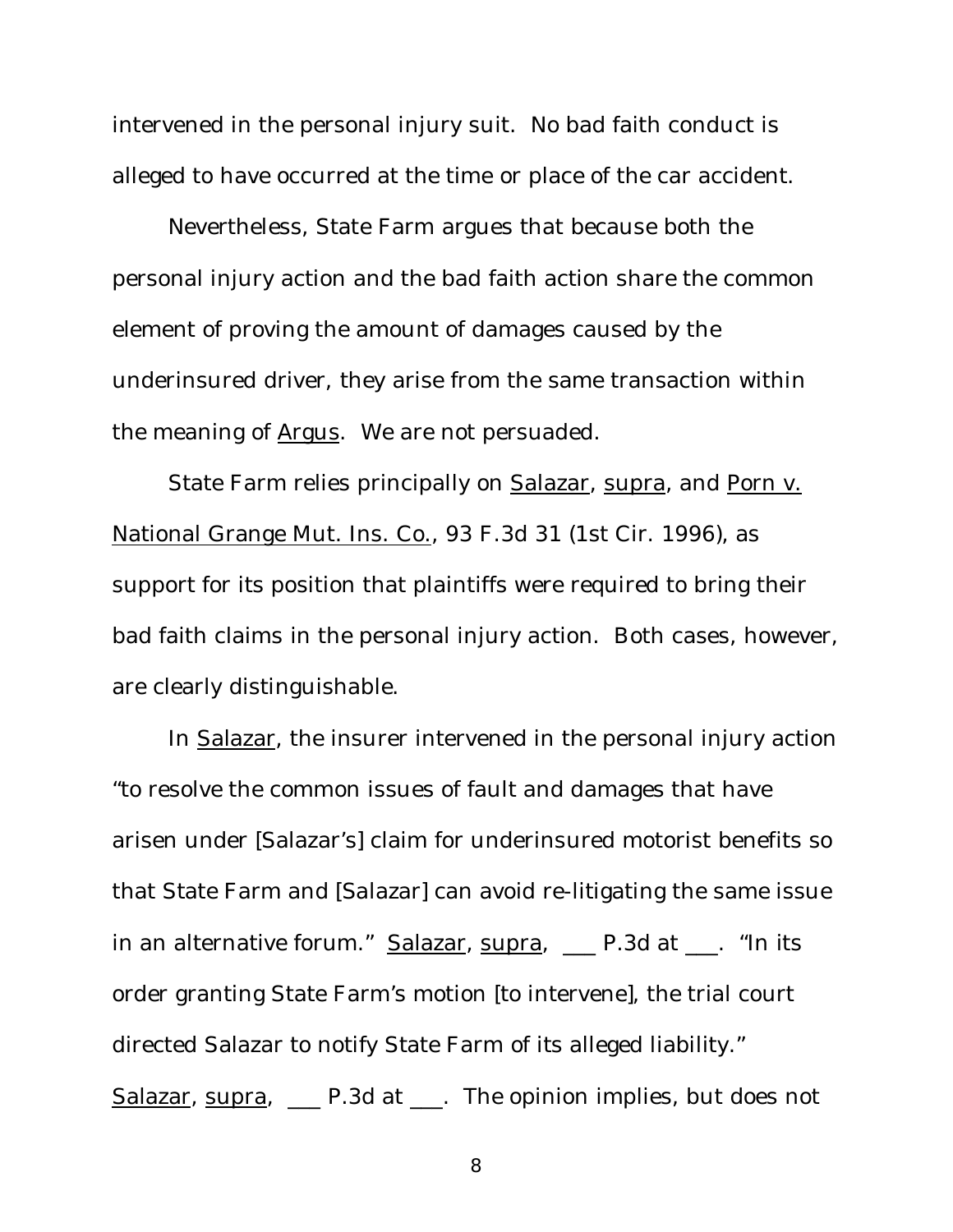state, that the trial court ordered the insured to file suit against the insurer, or to amend its complaint to state coverage claims. However, whether the trial court did or could properly order the insured to do so was not an issue in the case. The insured later added coverage claims, thereby expanding the scope of the personal injury case, and at trial, the insured claimed that the insurer's offer of settlement under the UIM policy was too low.

Applying the "related in time, space, origin, or motivation" test, the Salazar division first observed that "both the bad faith claims and the UIM benefits claim derived from the same occurrence: State Farm's refusal to compensate Salazar more than \$100 under Salazar's [\$50,000] UIM policy," after Salazar had made a policy limits settlement with the tortfeasor for \$25,000. Salazar, supra, \_\_\_ P.3d at \_\_\_. The division then concluded that the two actions "sought redress for essentially the same wrong" because "Salazar's UIM benefits action sought to determine the amount of damages State Farm should pay under the policy, while her bad faith claims sought redress for State Farm's allegedly unreasonable refusal to pay the benefits." Salazar, supra, P.3d at \_\_\_.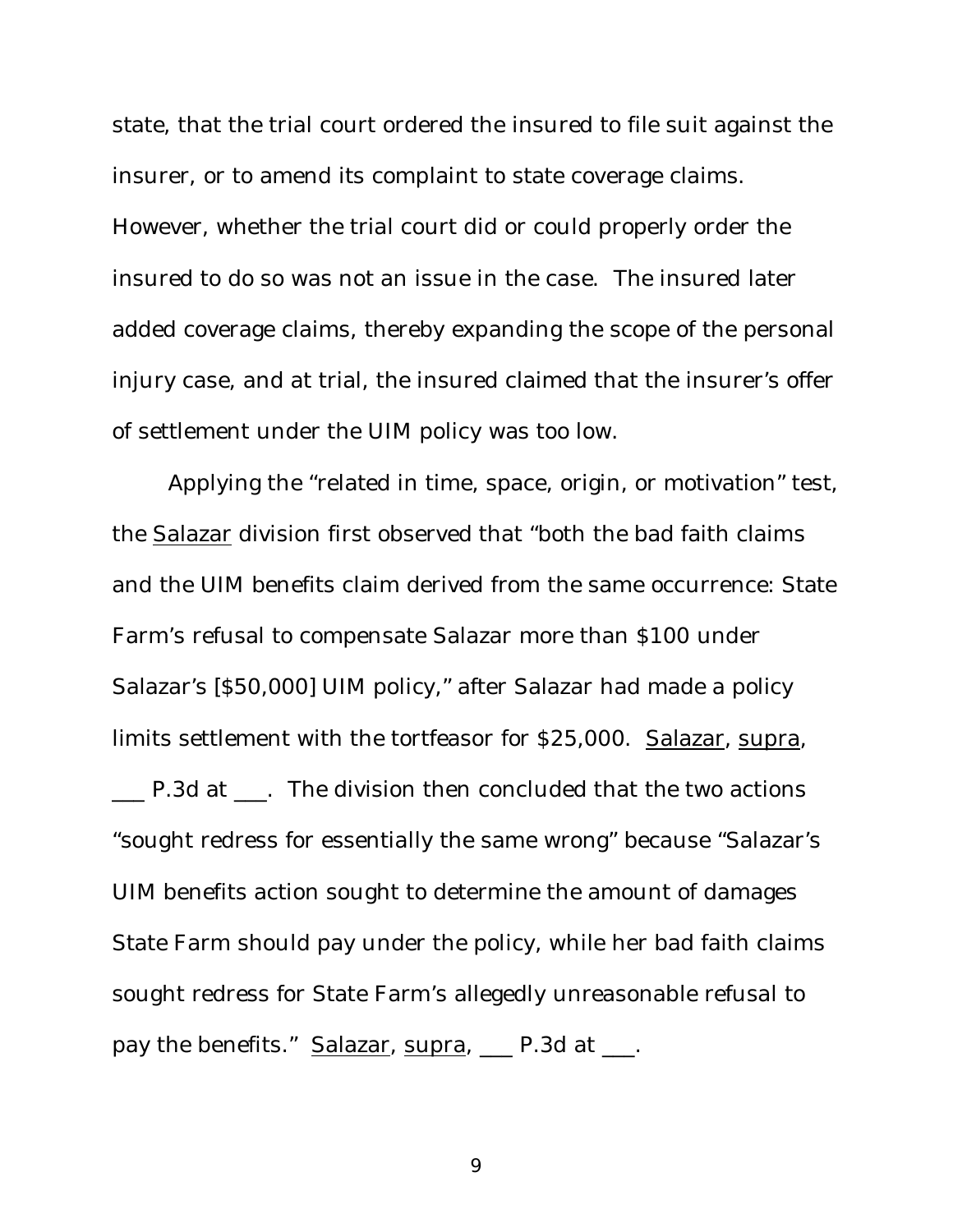The division in Salazar was presented with the question whether the insured's coverage claim in the first case against the insurer and his bad faith claim in the second case against the insurer were identical. The division was not presented with the question in this case – whether an insured's personal injury claim against the motorist and his bad faith claim against the insurer are identical.

In Porn, the policyholder sued the insurance company for coverage under the policy, and then sued the other motorist for negligence. Thereafter, he sued the insurance company for bad faith. As in Salazar, the court compared the coverage claim and the bad faith claim and, applying the transactional analysis, concluded that they derived from the same occurrence, the same basic wrong, and similar factual bases – namely, the insurer's conduct in refusing to pay its insured under the policy.

In this case there was no coverage claim asserted in the personal injury action. Hence, Porn is distinguishable for the same reason Salazar is distinguishable.

In sum, because neither the terms of the policy nor State Farm's refusal to pay the UIM claim was at issue in the personal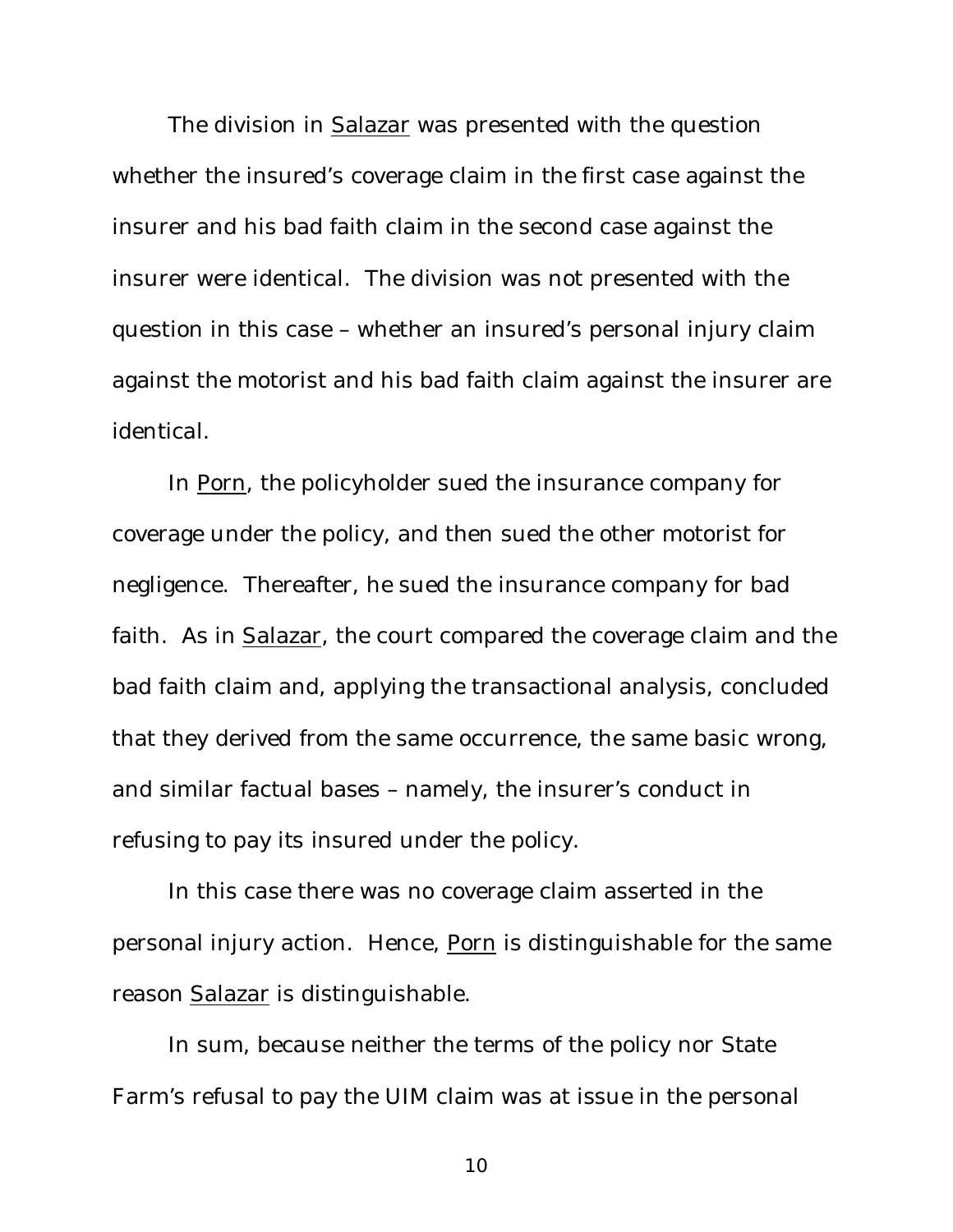injury action, we conclude that action is not related "in time, space, origin, or motivation" to this bad faith action. Accordingly, this action is not barred by claim preclusion, and the trial court erred in ruling otherwise.

# IV. Conclusion

We conclude that the trial court erred in entering summary judgment on the basis that this bad faith action was barred by claim preclusion. Having so concluded, we need not address plaintiffs' other contentions, which are unlikely to arise again on remand.

The judgment is reversed, and the case is remanded for further proceedings consistent with this opinion.

JUDGE CARPARELLI concurs.

JUDGE WEBB specially concurs.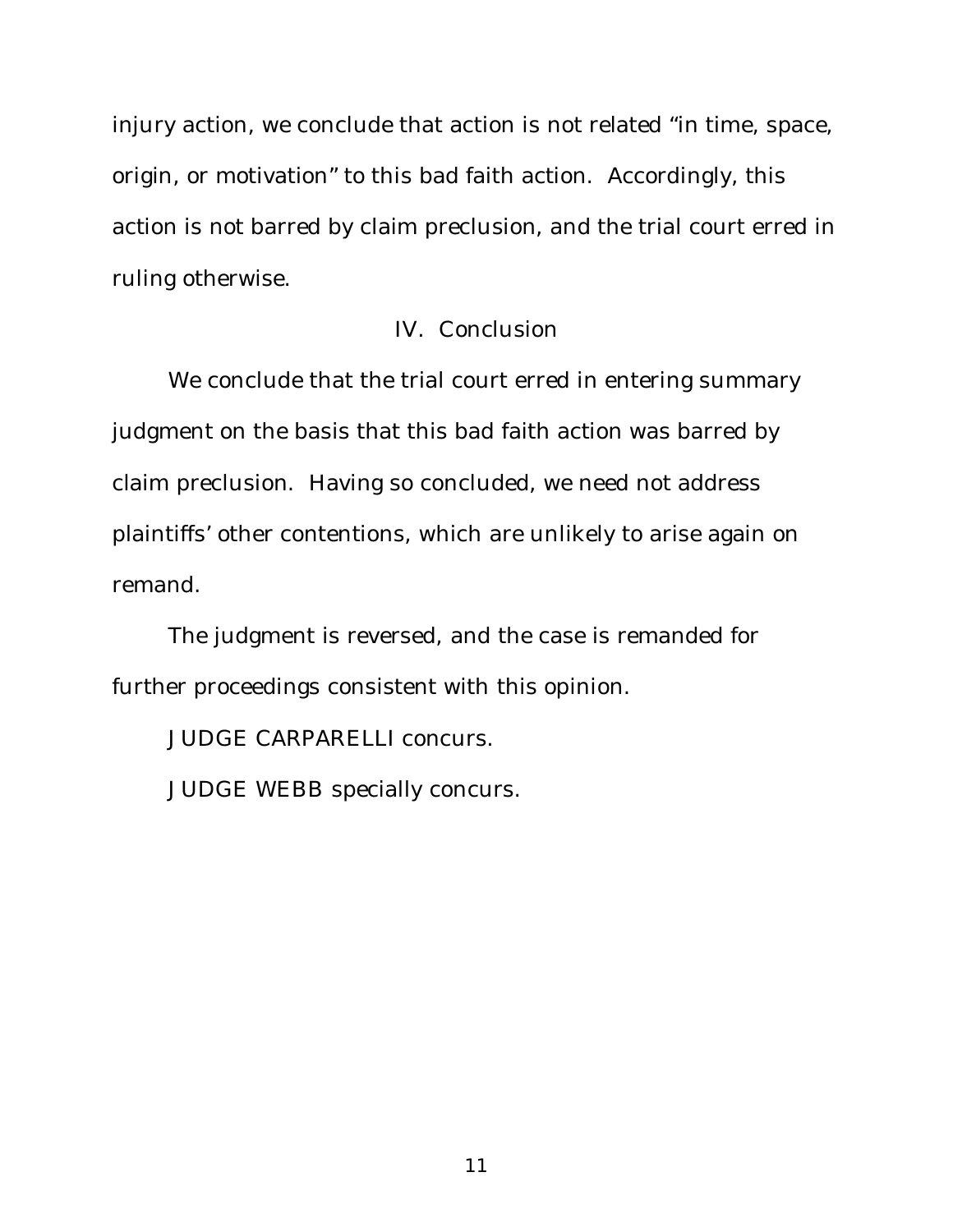JUDGE WEBB specially concurring.

While agreeing with the result, I write separately because in my view the majority has not adequately addressed the dilemma faced by personal injury claimants who – like plaintiffs, Macario Camus and Kristen Camus – commence a routine personal injury action, when (1) their insurer – like defendant, State Farm Mutual Automobile Insurance Company – intervenes, and (2) before the deadline for amending pleadings has lapsed, they learn of bad faith conduct by the insurer.

Under these circumstances, such claimants must either seek leave to supplement their complaint under C.R.C.P. 15(d) and add bad faith claims against the insurer or risk claim preclusion should they later bring a separate bad faith case. If they do not amend and the insurer successfully invokes the principle that claim preclusion "bars relitigation not only of all claims actually decided, but of all claims that might have been decided if the claims are tied by the same injury," Argus Real Estate, Inc. v. E-470 Pub. Highway Auth., 109 P.3d 604, 609 (Colo. 2005), the bad faith claim will be forever lost. But if they amend, then they must litigate their bad faith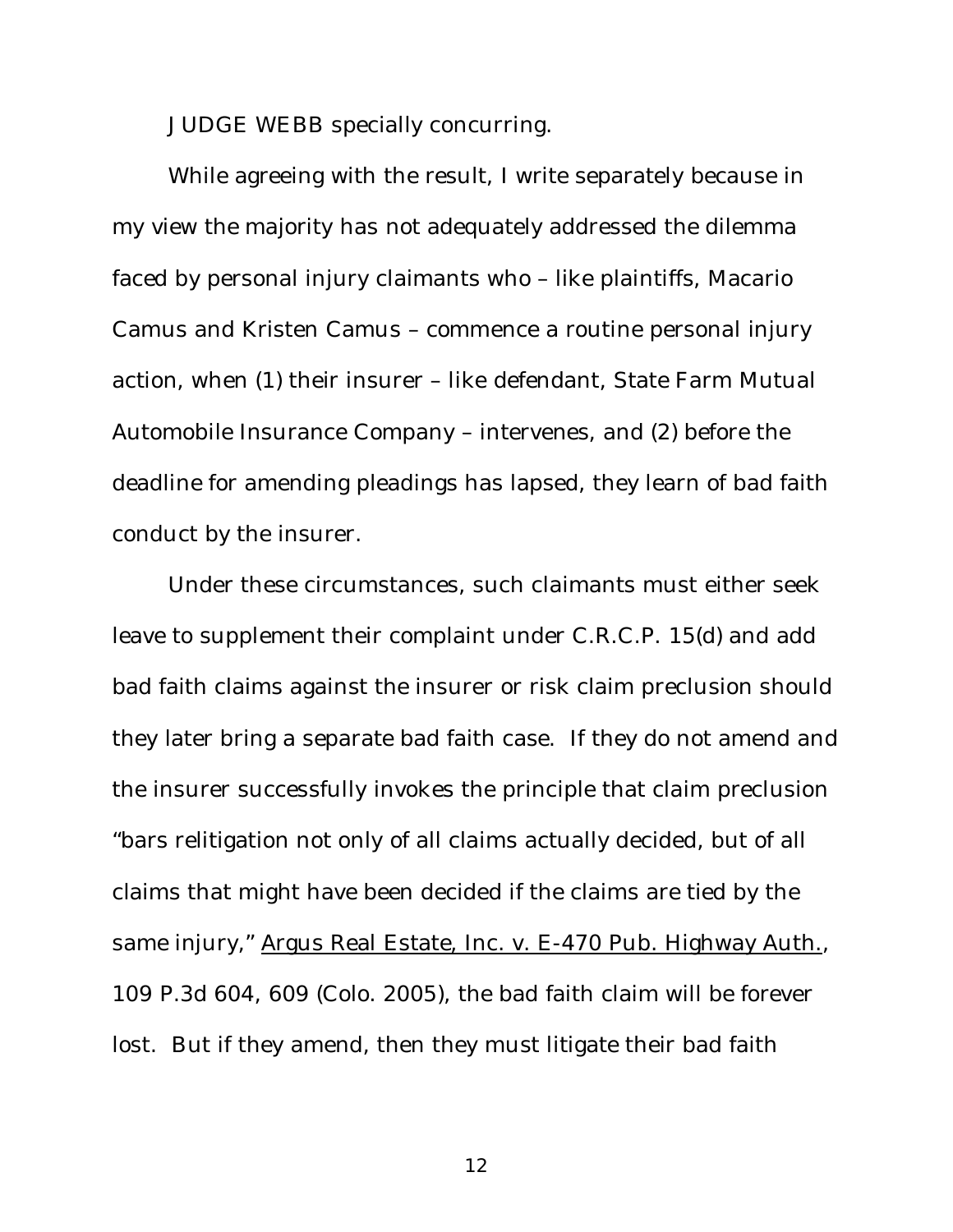claim that may not be fully developed and may complicate trial of the personal injury action.

For the reasons discussed below, I would resolve this issue by

adopting the uniform rule among the federal Circuit Courts of

Appeal that a plaintiff need not amend to avoid claim preclusion

because claim preclusion is limited to claims that had accrued at

the time the underlying action was commenced, and thus could

have been set forth in the initial complaint.

# I. Background

Here, in entering summary judgment for State Farm, the trial

court observed:

This Court concludes based on a review of the [underlying personal injury] file that the plaintiff was aware of the potential for a bad faith claim and at any number of times during the course of this litigation that began in 2001 and was not finally concluded until January of 2004. [sic] The plaintiff could have amended their complaint to include bad faith. This Court is puzzled as to why in July of 2003, when the plaintiff objected to State Farm's second request for continuance and specifically complained about the delay in payment being prejudicial that they did not at that time ask to amend their complaint to include bad faith damages.

(Emphasis added.)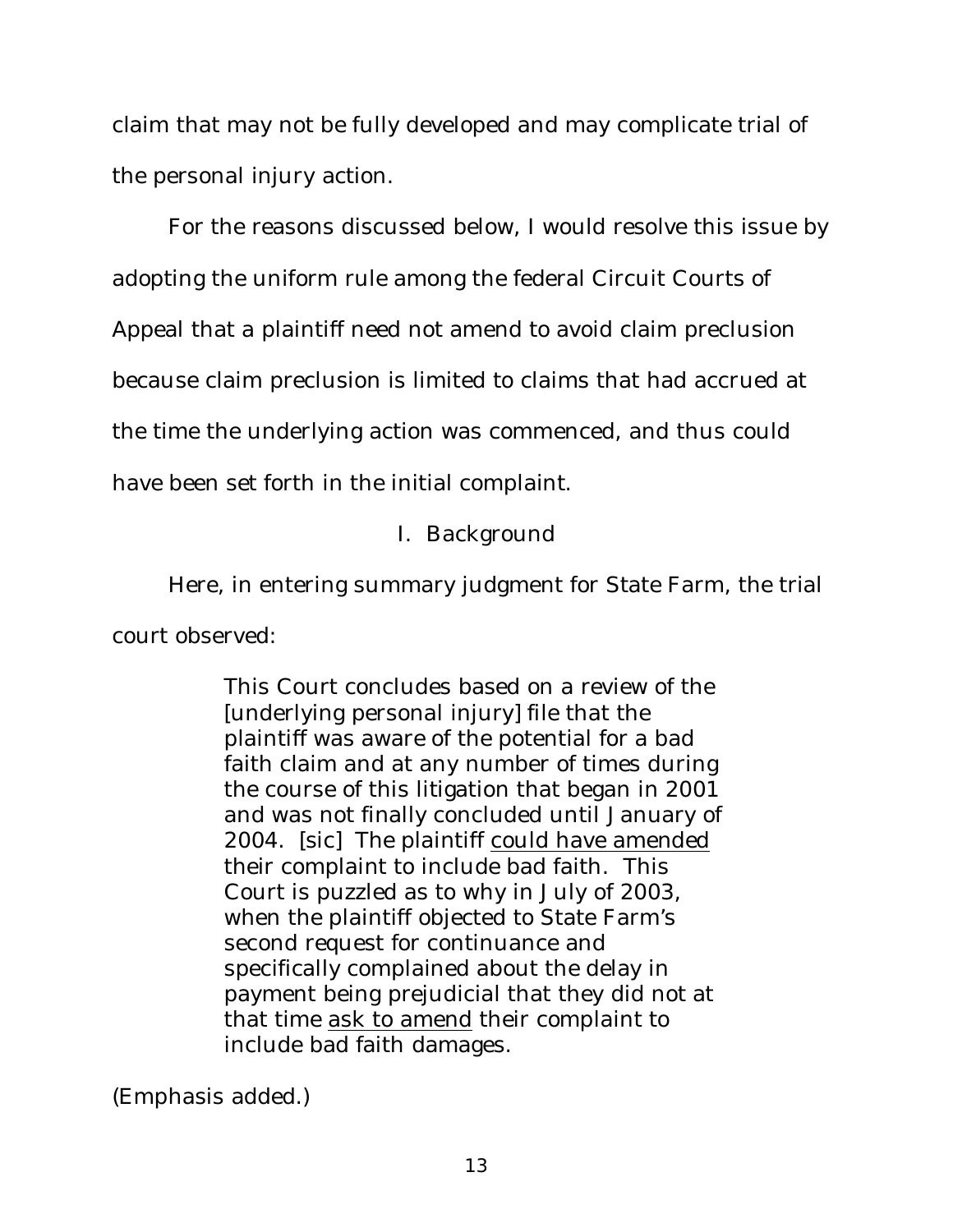Similarly, in Salazar v. State Farm Mut. Auto. Ins. Co., **\_\_\_** P.3d \_\_\_ (Colo. App. No. 04CA2557, June 1, 2006), the division pointed to manifestations of bad faith that had arisen during the underlying personal injury action, and on this basis concluded "it was reasonable to expect [the insured] to amend her UIM benefits claim to include any bad faith claims." Salazar, supra, \_\_ P.3d at \_\_\_ (emphasis added).

Nevertheless, the majority does not address the Camus' purported duty to amend, instead distinguishing Salazar on the basis that the plaintiff-insured pleaded a claim for UIM benefits against the insurer after the insurer had intervened, while here the underlying personal injury action did not place in issue either "the terms of the policy" or "State Farm's refusal to pay the UIM claim." Therefore, the majority concludes, the earlier action was not related "in time, space, origin, or motivation" to this bad faith action. I agree with that distinction, but for three reasons do not believe that it puts to rest the specter of the duty to amend suggested in Salazar.

First, in allowing the insurer to intervene, "the trial court directed Salazar to notify State Farm of its alleged [UIM] liability.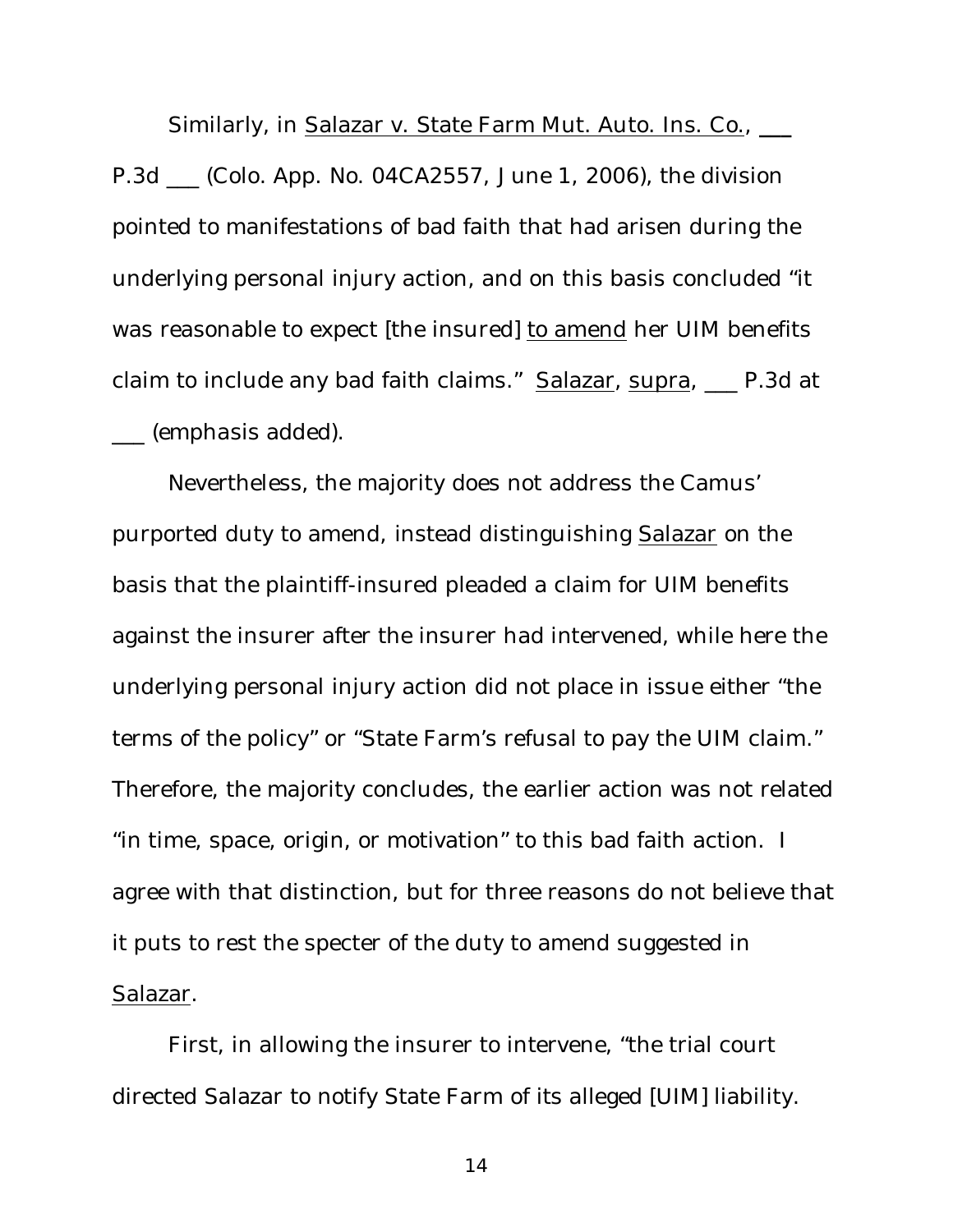Pursuant to this order, Salazar added claims against State Farm, for policy benefits under the UIM provisions." Salazar, supra,  $\frac{1}{1}$ P.3d at \_\_\_. The division then based the transactional analysis mandated by Argus on similarities between Salazar's "UIM benefits action" and her later bad faith action. But this analysis assumes the propriety of apparently ordering Salazar to add a UIM benefits claim against her insurer, merely because the insurer has intervened.

Second, under Argus, supra, claim preclusion encompasses claims that could have been decided, based on "all or any part of the transaction, or series of connected transactions, out of which the action arose." Argus, supra, 109 P.3d at 609 (quoting Restatement (Second) of Judgments § 24 (1982)). In concluding that the bad faith action arose from the same transaction, the Salazar division made observations that could apply to underlying personal injury actions even if the insureds in such actions did not amend to plead a UIM benefits claim. For example:

> The facts of the accident would also be probative of [the insurer]'s reasonableness in tendering a settlement offer of only \$100 [after it had agreed to a settlement of \$25,000 with the underinsured motorist at fault].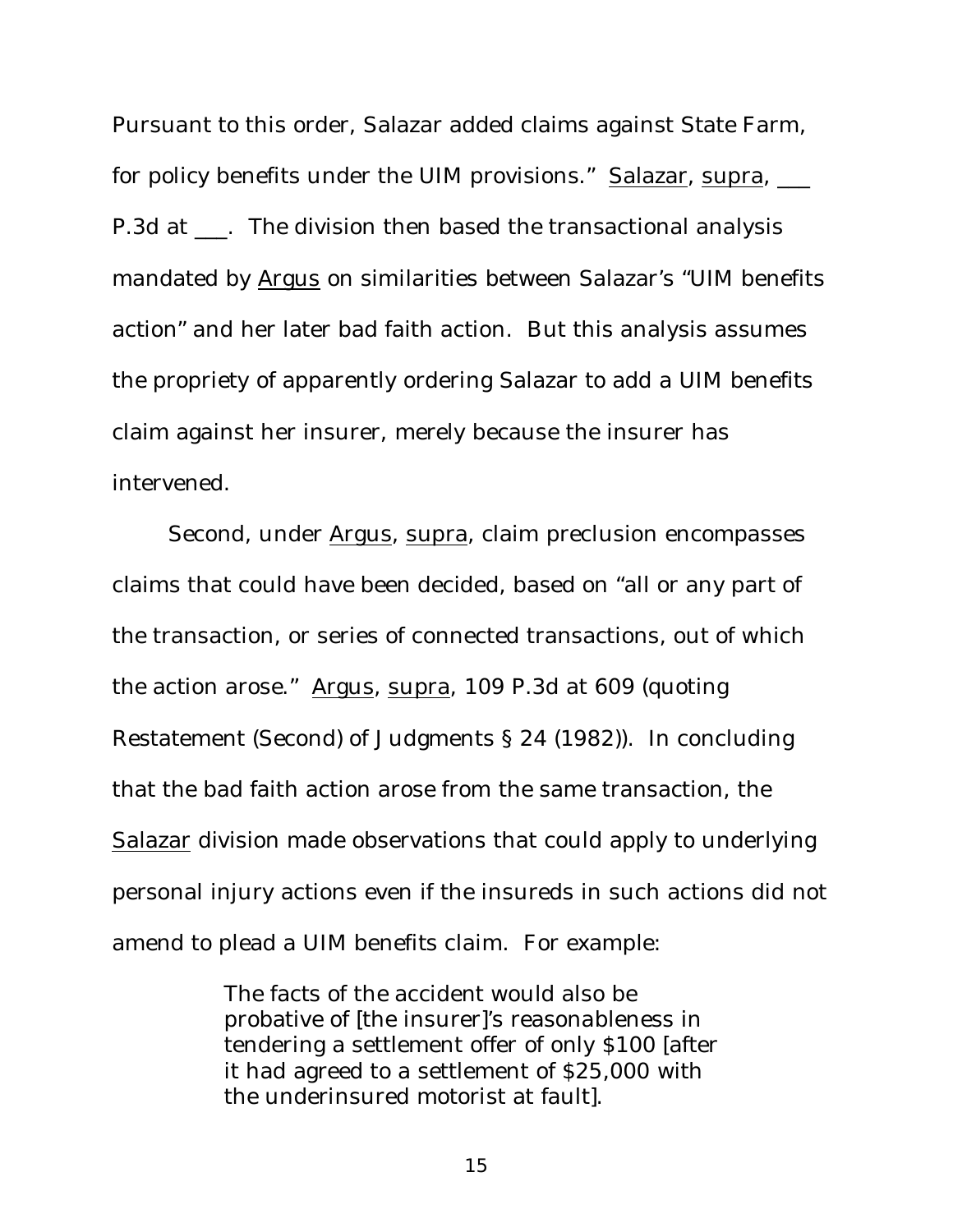. . . . When Salazar was informed that State Farm refused to arbitrate the UIM benefits claim, she knew the facts necessary for bringing bad faith claims.

Salazar, supra,  $\Box$  P.3d at  $\Box$ ,  $\Box$ .

Third, an insurer "may participate in the tort litigation against the uninsured motorist only to the extent necessary to protect its interest in a fair hearing on its legitimate defenses." State Farm Mut. Auto. Ins. Co. v. Brekke, 105 P.3d 177, 192 (Colo. 2005). But the particulars of that role are determined on a case-by-case basis by balancing the parties' interests. Clementi v. Nationwide Mut. Fire Ins. Co., 16 P.3d 223 (Colo. 2001). Hence, I discern no categorical limitation on an intervenor-insurer's role that would per se preclude the insurer from later arguing that bad faith might have been decided in the underlying personal injury action.

Accordingly, I examine the interplay between claim preclusion and claims that accrue after the initial pleading in the underlying action has been filed.

# II. Law

Other than Salazar, no reported Colorado appellate case, in the insurance context or otherwise, addresses whether the bar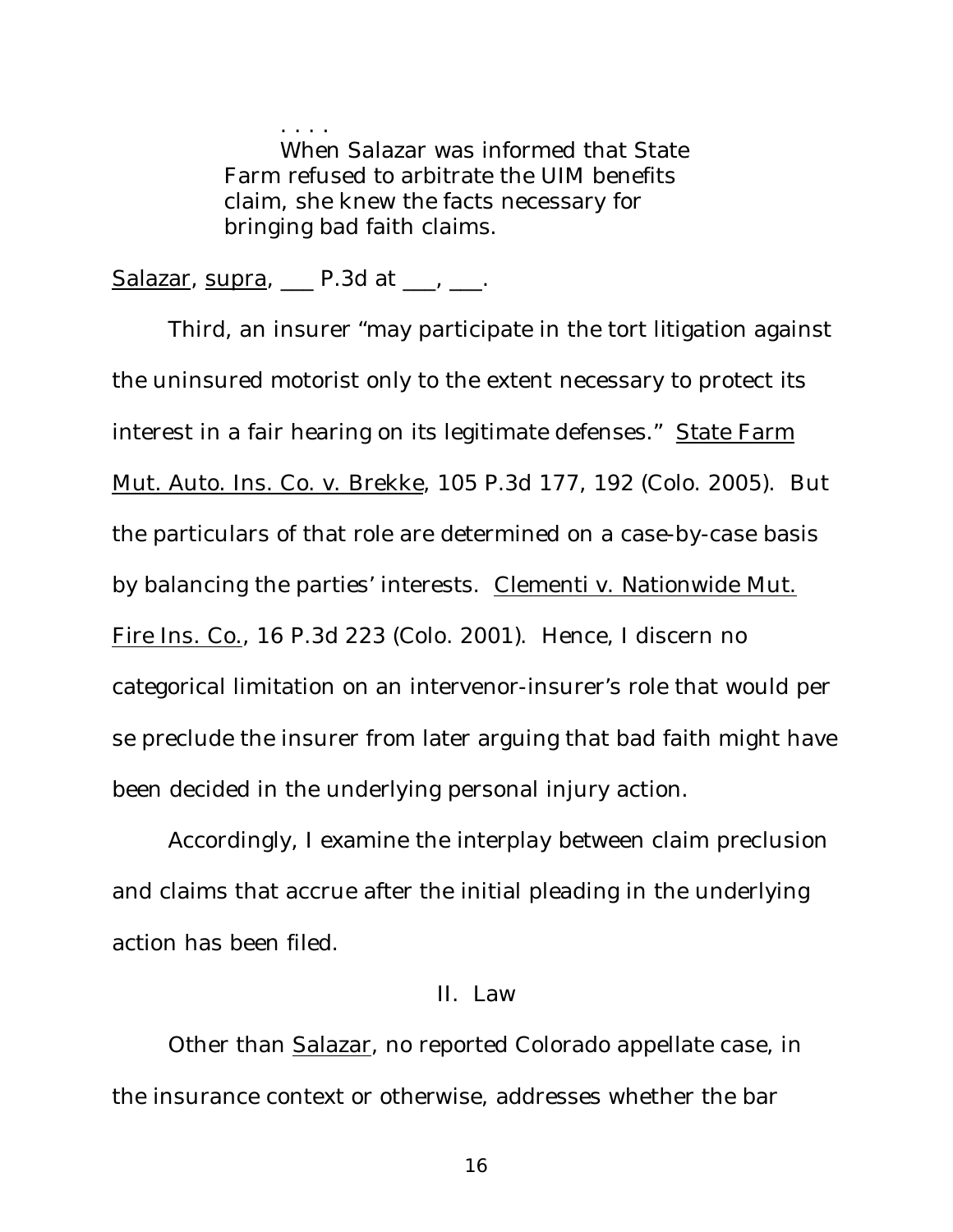against claims that "might have been decided" in an earlier case extends to claims which arose after the original pleading was filed in that case but were not pleaded. Such after-arising claims could have been included in the earlier case only by seeking leave to file a supplemental pleading under C.R.C.P. 15(d) (upon motion, court may permit service of a supplemental pleading "setting forth transactions or occurrences or events which have happened since the date of the pleading sought to be supplemented").

According to all federal Circuit Courts of Appeal that have addressed this issue, the bar does not extend this far because claim preclusion is measured by claims that had accrued by the time of the original pleading in the earlier action. See 18 Charles A. Wright, Arthur R. Miller & Edward H. Cooper, Federal Practice and Procedure § 4409 (2d ed. 2002) ("an action need include only the portions of the claim due at the time of commencing that action"); see, e.g., Rawe v. Liberty Mut. Fire Ins. Co., 462 F.3d 521, 530 (6th Cir. 2006) ("res judicata does not apply to claims that were not ripe at the time of the first suit"); Mitchell v. City of Moore, 218 F.3d 1190, 1202 (10th Cir. 2000) ("claim preclusion does not necessarily bar plaintiffs from litigating claims based on conduct that occurred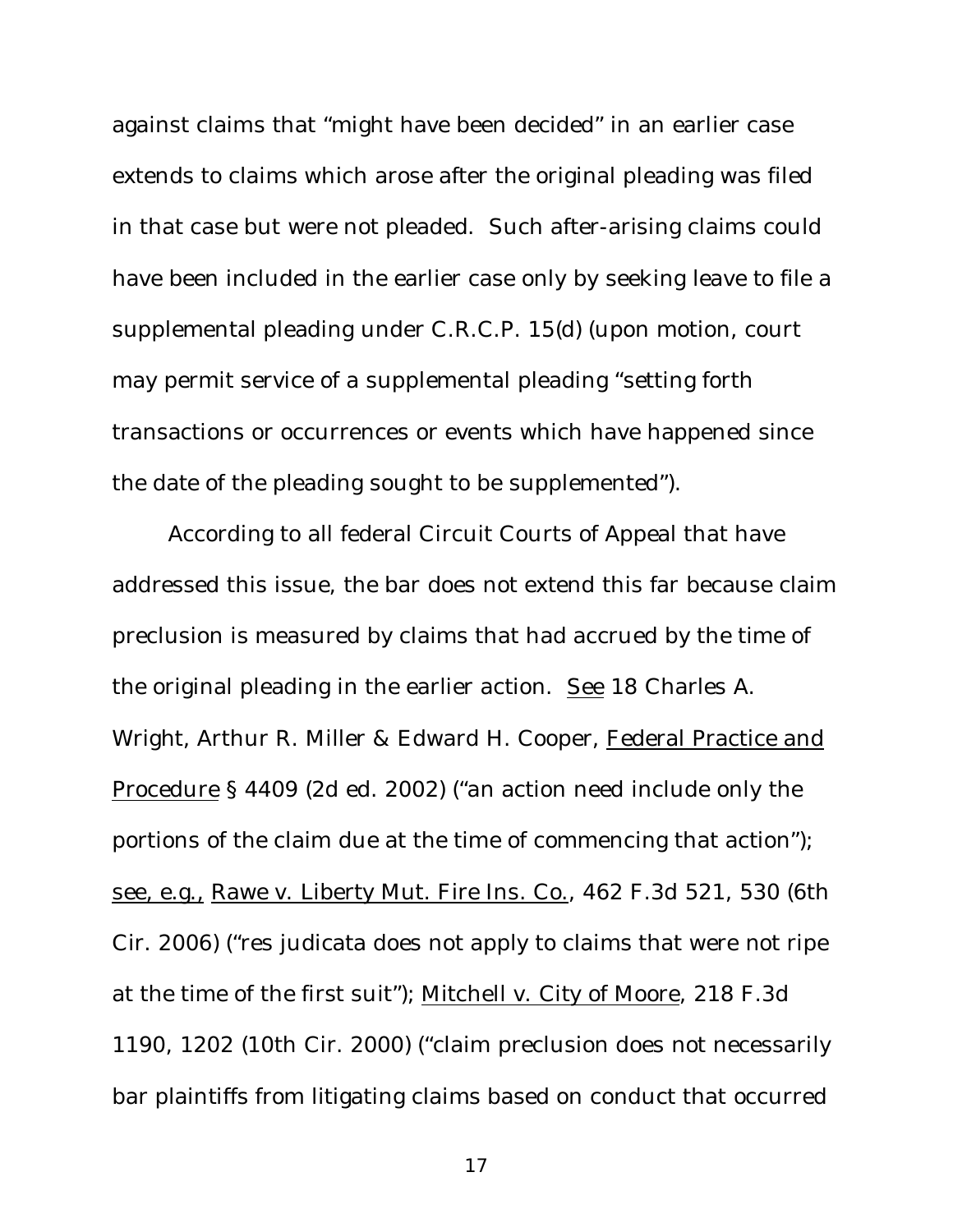after the initial complaint was filed"); Baker Group, L.C. v.

Burlington N. & Santa Fe Ry., 228 F.3d 883, 886 (8th Cir. 2000) ("It is well settled that claim preclusion does not apply to claims that did not arise until after the first suit was filed.") (emphasis in original) (applying Kansas law); Florida Power & Light Co. v. United States, 198 F.3d 1358 (Fed. Cir. 1999) (same); Pleming v. Universal-Rundle Corp., 142 F.3d 1354 (11th Cir. 1998) (same); Computer Assocs. Int'l, Inc. v. Altai, Inc., 126 F.3d 365 (2d Cir. 1997) (same); S.E.C. v. First Jersey Sec., Inc., 101 F.3d 1450 (2d Cir. 1996) (same); Manning v. City of Auburn, 953 F.2d 1355 (11th Cir. 1992) (same) (applying Alabama law); Los Angeles Branch NAACP v. Los Angles Unified Sch. Dist., 750 F.2d 731, 739 (9th Cir. 1984) (same) (applying California law).

The language of C.R.C.P. 15(d) is identical to the language of Fed. R. Civ. P. 15(d). Where the Colorado and Federal Rules of Civil Procedure are "essentially identical, case law interpreting the federal rule is persuasive in analysis of the Colorado rule." Forbes v. Goldenhersh, 899 P.2d 246, 249 (Colo. App. 1994). And Colorado courts view federal claim preclusion jurisprudence as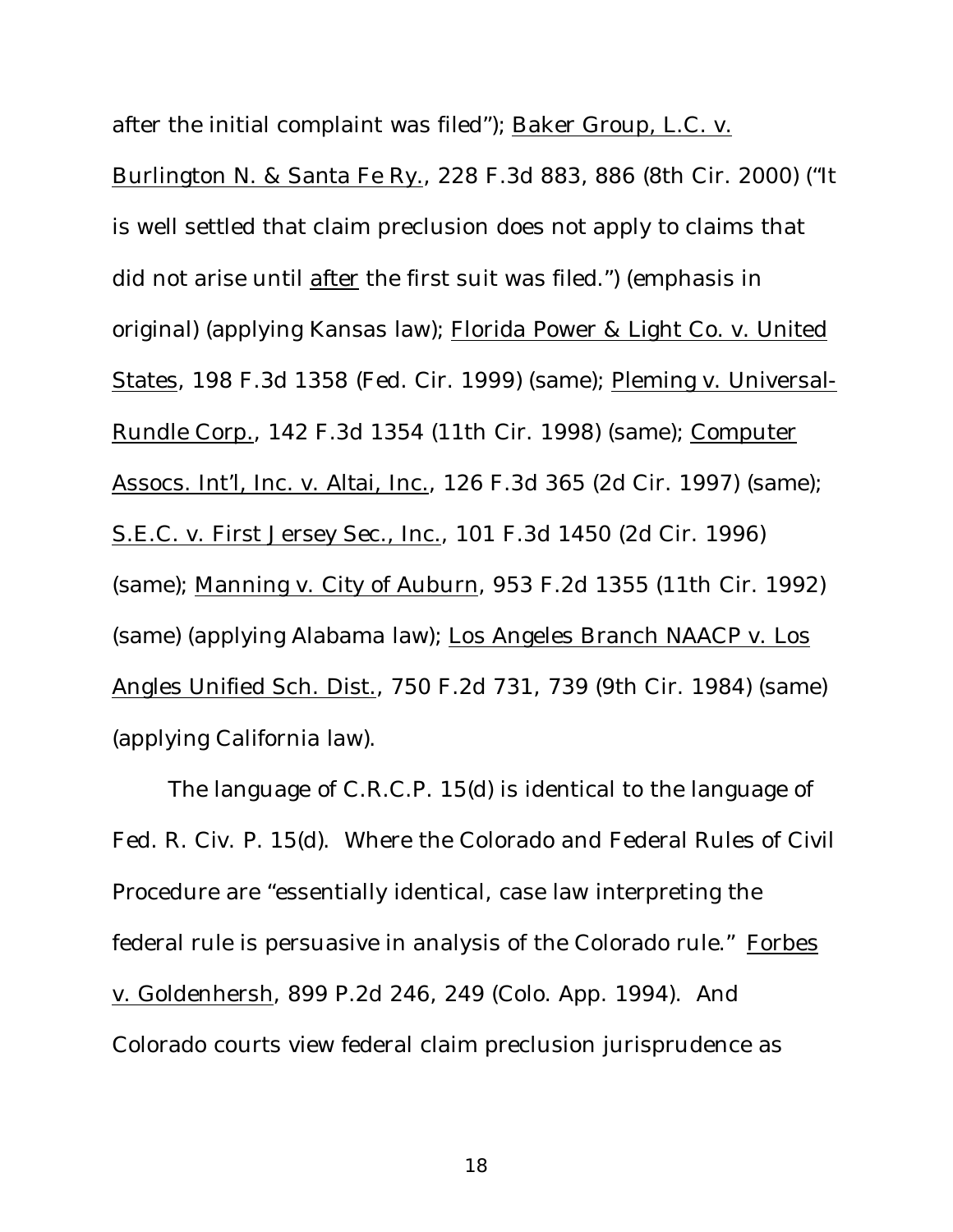"essentially the same" as Colorado's approach to the issue. Dalal v. Alliant Techsystems, Inc., 934 P.2d 830, 831 (Colo. App. 1996).

Hence, I would adopt the reasoning of these cases and similarly hold that claim preclusion does not bar a plaintiff's cause of action based on events occurring after the initial complaint is filed, even though the plaintiff "could have amended her complaint to include . . . ongoing alleged wrongdoings." Rawe, supra, 462 F.3d at 530; see also Manning, supra, 953 F.2d at 1360 ("Because res judicata creates no absolute duty to supplement a complaint, . . . [plaintiff] had the choice of bringing her own independent action . . . ."); Florida Power & Light Co., supra; Computer Assocs. Int'l, supra; First Jersey Securities, Inc., supra.

This limitation recognizes that although a plaintiff may seek leave to file a supplemental pleading asserting a new claim based on events occurring after a lawsuit is commenced, the plaintiff is not required to do so. Under Fed. R. Civ. P. 15(d), "Upon motion . . . the court may . . . permit the party to serve a supplemental pleading setting forth transactions or occurrences or events which have happened since the date of the pleading sought to be supplemented." See Pleming, supra, 142 F.3d at 1357 (Fed. R. Civ.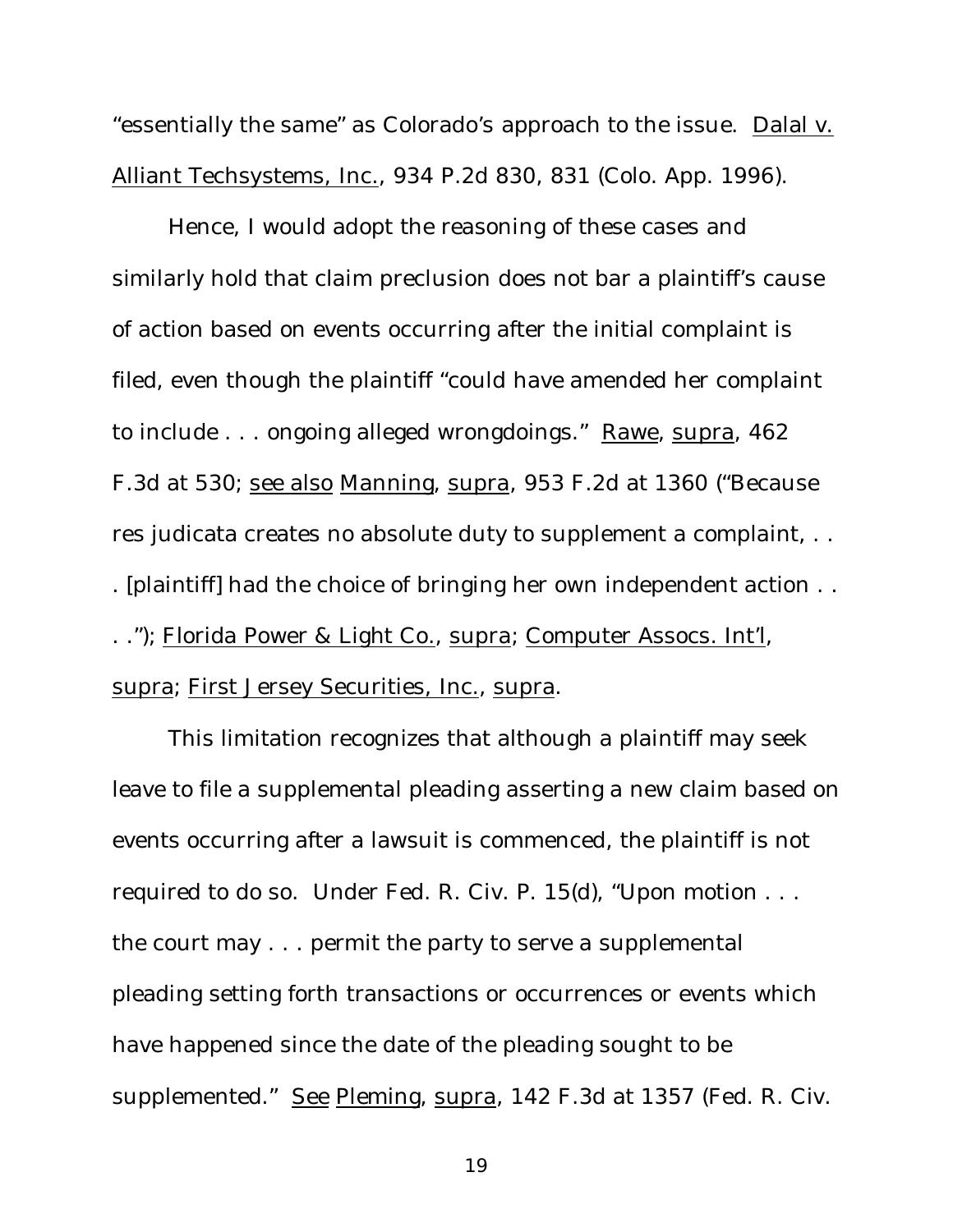P. 15(d) makes a supplemental pleading optional and "the doctrine of res judicata does not punish a plaintiff for exercising the option not to supplement the pleadings with an after-acquired claim"); see also Florida Power & Light Co., supra; Baker Group, L.C., supra.

These principles have been applied to distinguish between bad faith claims arising precomplaint and postcomplaint in the underlying action. In Rawe, the Sixth Circuit held that the plaintiff's bad faith claims which had arisen before the complaint in the underlying action against the insurer for UIM benefits were barred by claim preclusion, but such claims that arose during the pendency of the underlying action were not.

Porn v. National Grange Mut. Ins. Co., 93 F.3d 31 (1st Cir. 1996), relied on by the division in Salazar, is not to the contrary. The court in Porn did not refer to a duty of the insured to amend in the underlying action. Rather, the court explained that even if Porn could not have foreseen National Grange's bad faith conduct during the underlying case when he brought that action, "we nevertheless conclude that Porn was aware of other conduct by National Grange sufficient to support a bad faith claim. Indeed, of the ten factual allegations supporting Porn's bad faith complaint, nine were known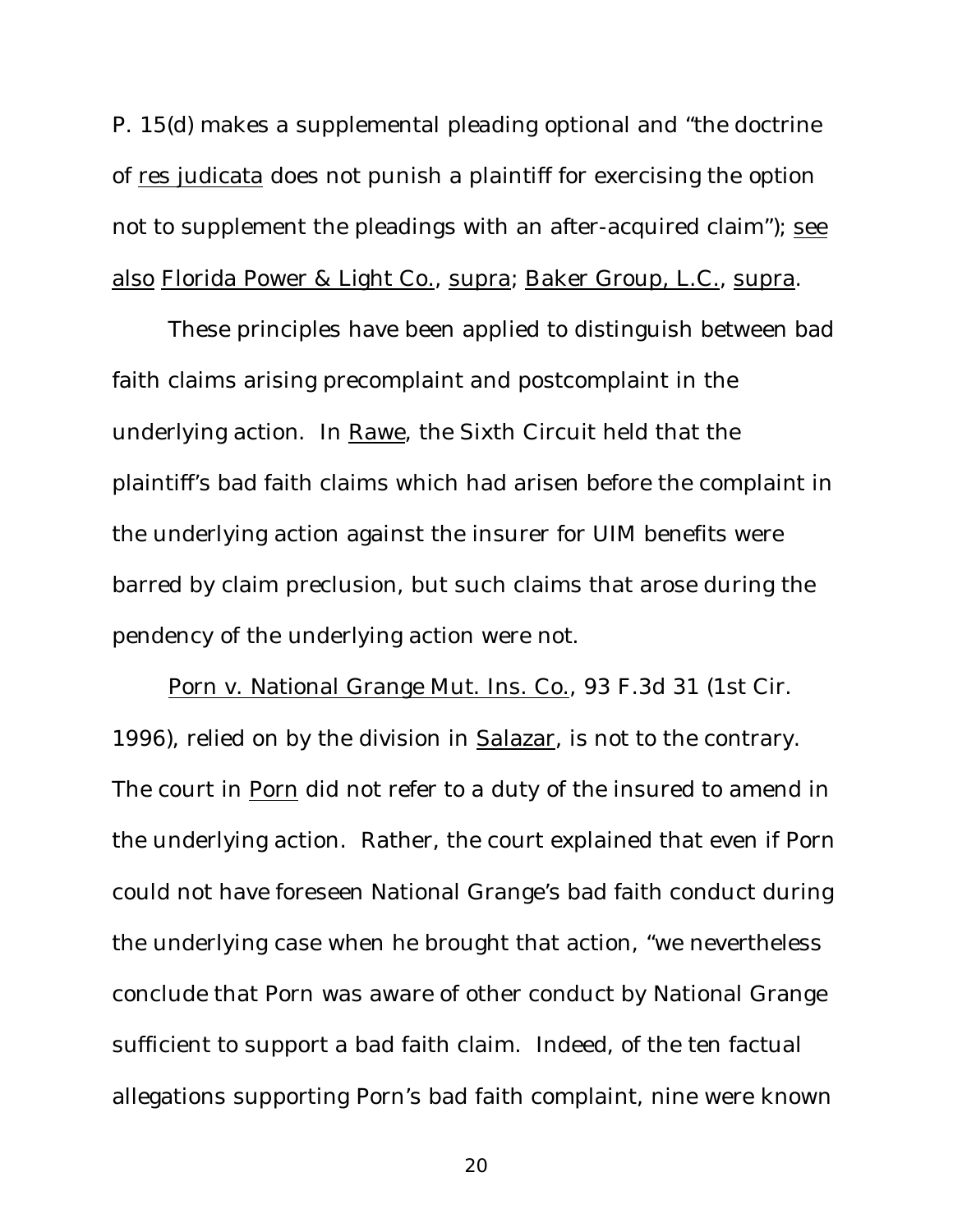to Porn at the time he instituted the first action." Porn, supra, 93 F.3d at 38.

In my view, this issue was adequately preserved. While plaintiffs failed to assert that claim preclusion creates no duty to amend their original complaint in the personal injury action, they challenged claim preclusion both below and on appeal because State Farm's alleged bad faith occurred during, and even after, the personal injury action. They also raised the differences between State Farm's status as an intervenor in the personal injury action and as the defendant in this action, citing Brekke, supra, and arguing that State Farm had essentially sought only a declaratory judgment in the personal injury action.

Moreover, during oral argument State Farm asserted that C.R.C.P. 15 requires an insured to amend and plead bad faith in the underlying personal injury action or face claim preclusion in a later bad faith action, where the insurer's conduct during the personal injury action puts the insured on notice of a potential bad faith claim.

Accordingly, I would adopt the unanimous federal Circuit Court rule – a party need not file a supplemental pleading to reflect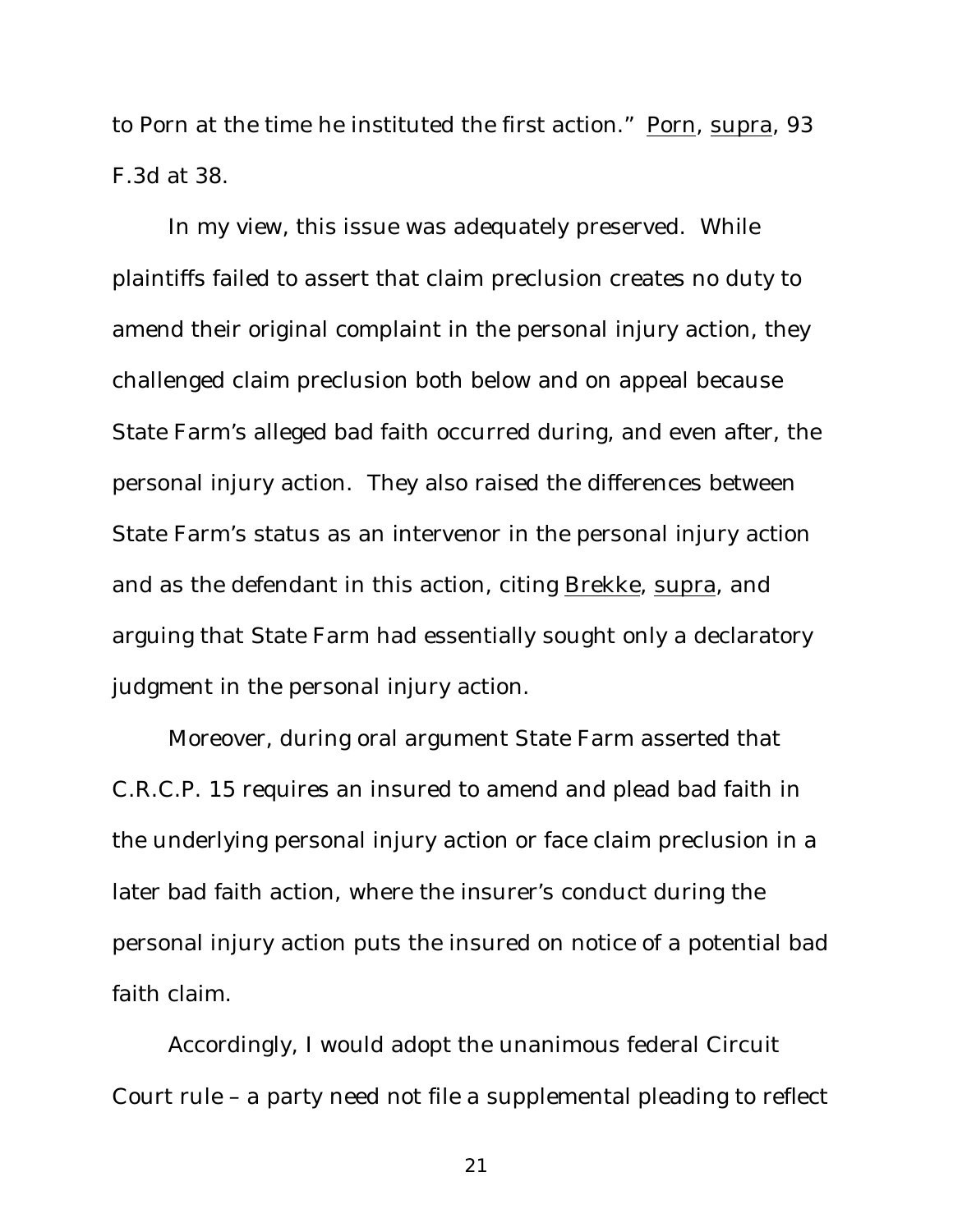claims that arise after the first action has been filed to avoid preclusion of such claims in later litigation.

#### III. Application

State Farm argues that its alleged bad faith conduct was known to the Camus before they brought the personal injury action. But they could not have pleaded a bad faith claim in their complaint in the personal injury action against the other driver because he was not in privity with State Farm. While the Camus could have named State Farm as a co-defendant under C.R.C.P. 20(a), subject to a possible misjoinder motion under C.R.C.P. 21, State Farm does not present, nor have I found, any authority obligating them to do so or risk claim preclusion.

The complaint alleges bad faith actions of State Farm during the personal injury action, such as delaying consent to settlement with the other driver and improperly obtaining continuances. But the Camus could have raised a bad faith claim only by seeking leave to file a supplemental complaint under C.R.C.P. 15(d) after State Farm had intervened. Nevertheless, I recognize that if the Camus were required to amend their complaint in the personal injury action after State Farm intervened, their failure to add a bad faith